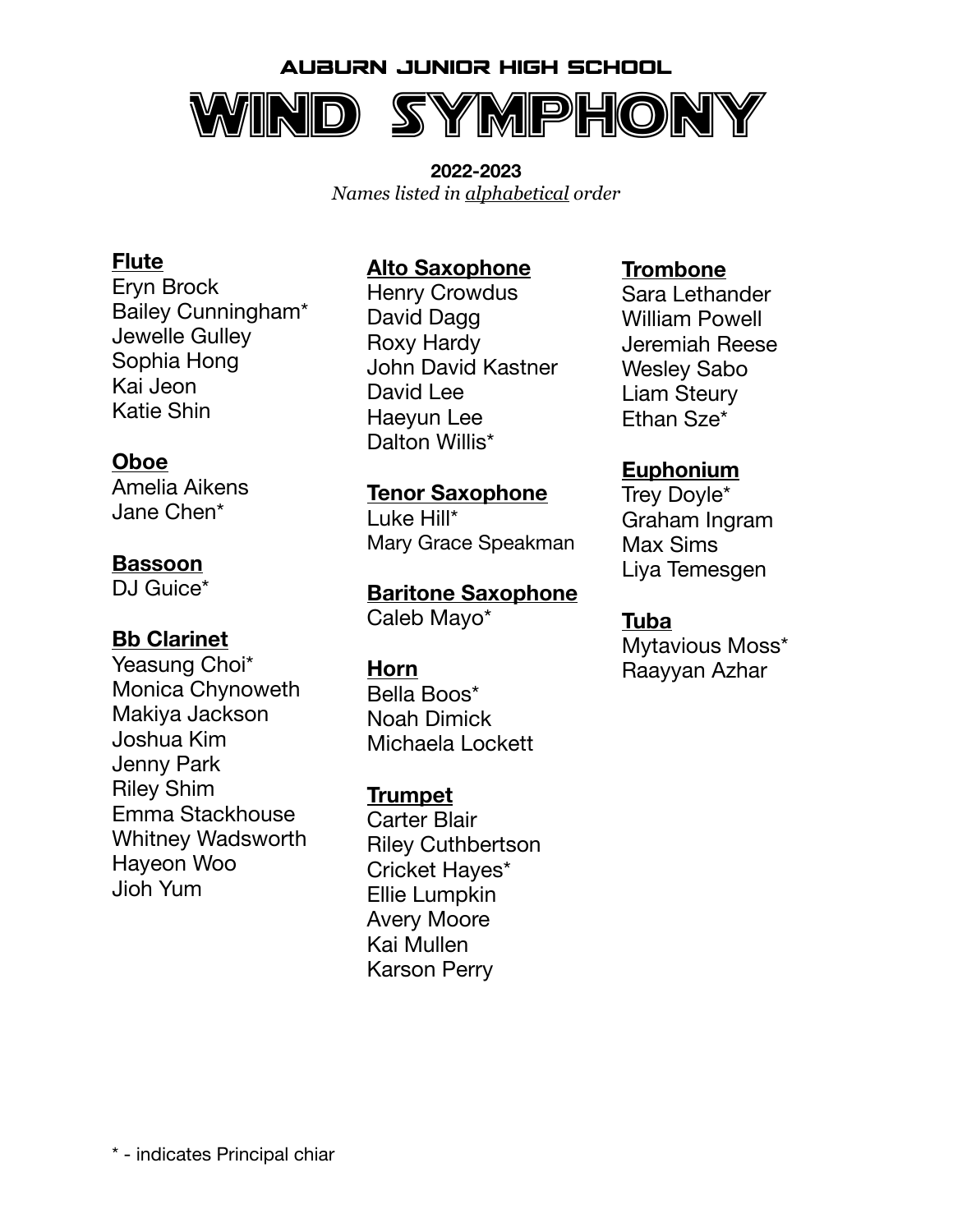# Auburn Junior High School Symphonic Band

**2022-2023**  *Names listed in alphabetical order*

#### **Flute**

Emily Carlton Sania Kazmi\* Junseo Lee Seoyoon Lee Madelyn Stallworth-Ward Kallyn Theeck Andrew Tran

#### **Oboe**

Lucy Brady\*

#### **Bassoon**

Dillon Podemski\* Miley Willis

#### **Bb Clarinet**

Sydney Aurand Annie Bao Mackie Daniel Claire Keahey Andrew Lee Norah Loch Jessica Shu Fernanda Solis-Sagrero\* Kaleyah Story

## **Alto Saxophone**

Sipsey Beck Seoju Lee Ben Lee Harrison Lyda\* Kaitlyn Mills Emma Slazinik Liam Sport

#### **Trumpet**

Joshua Griffin Jacob Hardman Keylee Levett Alfred Park Michael Reynolds Elizabeth Summers Dashiel Tew\*

#### **Trombone**

Shliyah Anderson Ce'Myiah Matthews Lawler Meadows\* Dawson Smith Robert Rollier

#### **Euphonium**

Taevion Jackson Kodi Payne\* Reagan Small Allen McLeod

#### **Tuba**

Harris Jordan\* Fran Martinez

\* - indicates Principal chiar